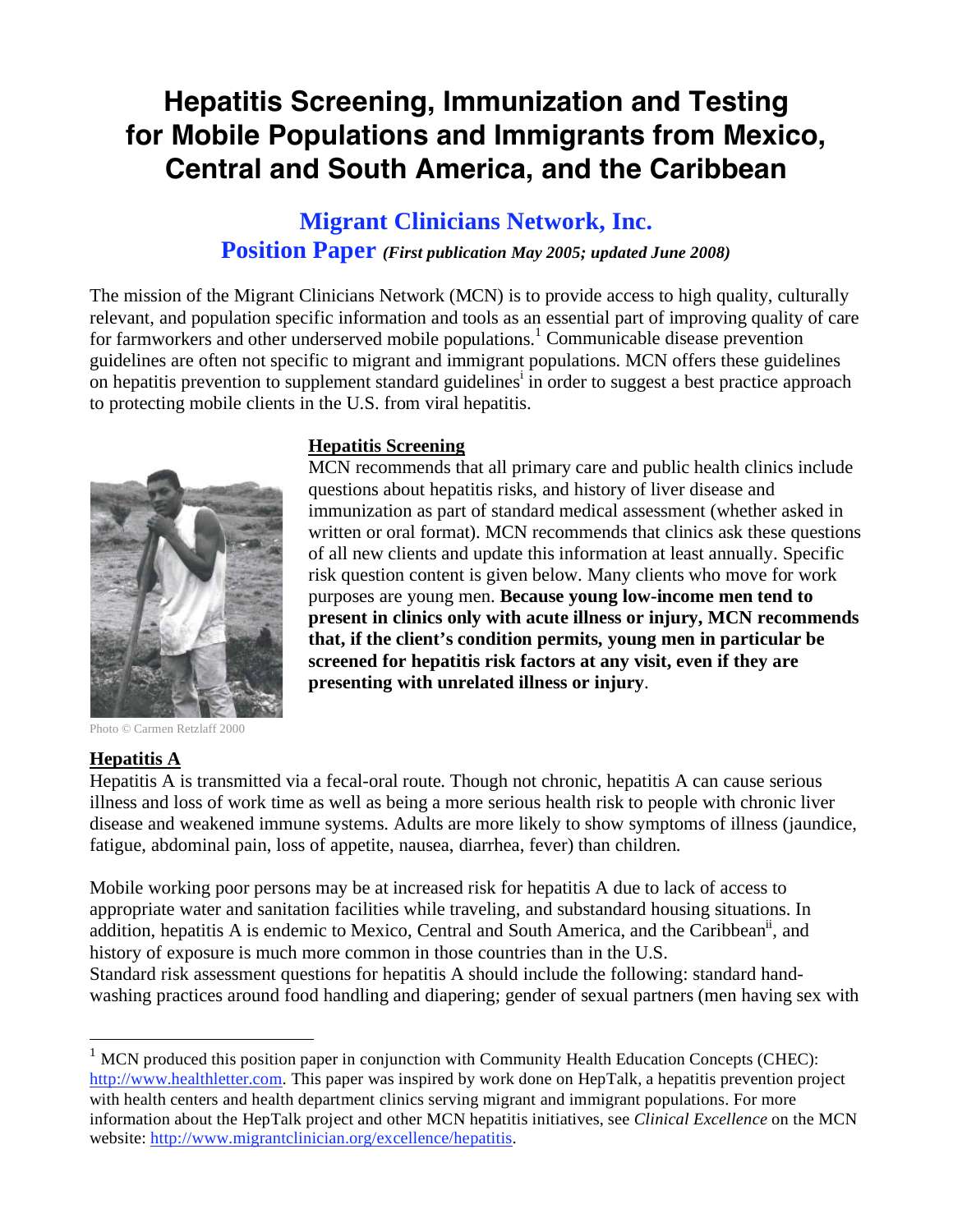men or a male partner who has sex with men); country of origin, travel history, and current travel plans; as well as history of hepatitis A disease and hepatitis A vaccination.

For adults, Hepatitis A vaccination (a two-shot series, with the second shot at 6-12 months after the first) is recommended for persons with chronic liver disease (including chronic alcoholism), men who have sex with men, and persons who work with hepatitis virus in a laboratory setting. These recommendations apply to migrant and immigrant populations in the same way as to all other groups.

The Centers for Disease Control and Prevention advises that "persons from developed countries who travel to developing countries are at substantial risk for acquiring hepatitis A."iii Therefore, hepatitis A vaccination is also recommended for "all susceptible persons traveling to or working in countries that have high or intermediate endemicity of hepatitis A.<sup>"iv</sup> This description might include many migrant workers who travel between Mexico (or Central or South America or the Caribbean) and the US. **However, because hepatitis A is endemic in their countries of origin, MCN recommends that clinicians serving migrant and mobile populations assume that adolescents and adults who spent significant portions of their lives in Mexico, Central or South America, or the Caribbean have been exposed and developed immunity to hepatitis A. These adults should not be tested or immunized for hepatitis A, even if they are traveling to Mexico, Central or South America, unless they meet other standard hepatitis A risk criteria (listed above).** 

Hepatitis A vaccination is recommended for all children in the US over 12 months of age. **MCN**  recommends that clinicians ensure that children over 12 months<sup>2</sup> who were born in the US and **will be traveling to Mexico, Central or South America, or the Caribbean with their families are vaccinated against hepatitis A. For older children, between the ages of five and 12, who have already lived in or traveled to Mexico, Central or South America, or the Caribbean, hepatitis A testing may be cost-effective, if time allows, in order to decide whether to vaccinate them if they are traveling again to an endemic area (if time does not allow for testing, vaccinate).** One study found that children along the US-Mexico border who visited Mexico with their families were susceptible to food-borne exposure to hepatitis A via street vendors.<sup>V</sup> The child will have optimal protection from hepatitis A after two weeks from the first vaccination, so the series should be started as far in advance of the travel as possible, but given even if the child is leaving immediately.

Because migrant children may move through several urban and rural high incidence areas within the US, **MCN also recommends that migrant children between the ages of 12 months and 10 years whose families are expected to move frequently for work be carefully assessed for hepatitis A**  vaccination status.<sup>vii</sup>

If hepatitis A vaccination is indicated and immunization records are not available and/or history of hepatitis A is inconclusive, clients can be vaccinated for hepatitis A: vaccination of persons with immunity to hepatitis A is considered safe. A combination hepatitis A and B vaccine is an option for immigrant and migrant children for whom both immunizations are indicated (this is a three-shot series: infant vaccination schedules vary slightly by vaccine brand<sup>viii</sup>).

### **Hepatitis B**

 $\overline{a}$ 

Hepatitis B virus is spread through blood or infected body fluids, via unprotected sex, sharing injection equipment, job-related needlesticks, and vertical transmission from an infected mother. In the U.S., hepatitis B is primarily a sexually transmitted infection. Adults are more likely to show symptoms of

<sup>&</sup>lt;sup>2</sup> The hepatitis A vaccine is currently approved in the US for children over 12 months.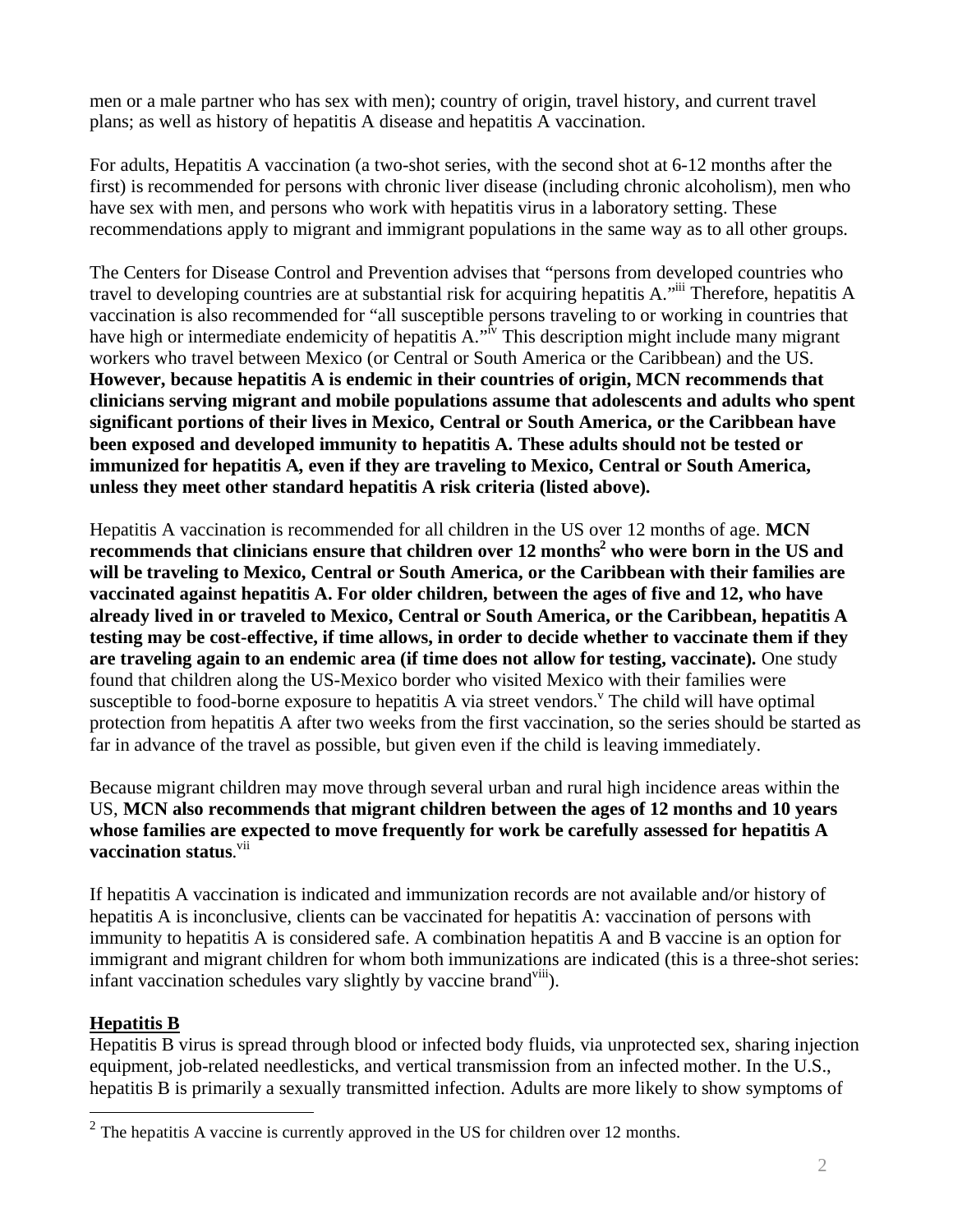illness (jaundice, fatigue, abdominal pain, loss of appetite, nausea, vomiting, joint pain) than children, and about 30% of those infected show no symptoms. Infection can be acute or chronic and chronic infection is more likely for persons infected in childhood. Chronic infection can lead to cirrhosis, liver cancer, and liver failure.

Standard risk assessment questions for hepatitis B should include the following: current sexual activity, sexual history (number of partners in the last six months) and history of unprotected sex; gender of sexual partners or partners' partners (men having sex with men or woman's male partner who has sex with men); information on partners' partners (whether partner is monogamous, has unprotected intercourse with IDU); history of sexually transmitted infections; history of injection drug use or sharing of any kind of injection equipment; and country of origin; as well as history of hepatitis B disease and hepatitis B vaccination. Anecdotal reports from immigrants and migrant clinicians indicate that sharing of needles for self-injection of vitamins, antibiotics, or injectable contraceptives may occur among groups of immigrants from Mexico and Central America. Therefore, **MCN recommends that clinicians serving this population ask about sharing of any needles for any reason.** 

Hepatitis B vaccination (typically a three-shot series, with the second dose at 1-2 months after the first, and the third 4-6 months following<sup>3</sup>) is recommended for adults with renal failure/end-stage liver disease, recipients of hemodialysis or clotting factor concentrates, healthcare and public safety workers who have exposure to blood in the workplace, correctional inmates, persons with HIV, and household and sexual contacts of infected persons. Behavioral risk factors and vaccine indications include injection drug users, persons with more than one sexual partner in the previous six months, persons with a new sexually transmitted infection, all clients of STD clinics, and men who have sex with men. These recommendations apply to migrant and immigrant populations in the same way as to all other groups.

In primary care settings, according to 2006 recommendations of the Advisory Committee on Immunization Practices (ACIP), health-care providers should inform all patients about risks for HBV infection and persons for whom vaccination is recommended, and vaccinate adults who report risks for HBV infection and, importantly, *any* adults requesting protection from HBV infection<sup>ix</sup>. In agreement with these recommendations, **MCN recommends that all adults wanting a hepatitis B vaccine be given one, even if they do not disclose risk behaviors or state membership in a high-risk group**. Because mobile populations such as migrant workers and some recent immigrants may not visit a clinic long enough to establish a personal relationship with a clinician, they may not reach the level of trust it may take to disclose emotionally-charged personal risk information. Therefore, it is especially important that these clients receive hepatitis B immunization upon request, with no requirement to disclose risk status specifics.

Because many young adults have multiple sexual partners, and adequate sexual risk assessment is sometimes not undertaken or possible, **MCN recommends that all adults be vaccinated against hepatitis B, especially adolescents and young adults under 30.** This appears to be best clinical practice to fully protect young people against hepatitis B.

 $\overline{a}$ 

 $3 \text{ A}$  combination hepatitis A and B vaccine is an option for persons for whom both immunizations are indicated (this is a three- or four-shot series: vaccination schedules vary slightly by vaccine brand- see hepatitis A and B combination schedules published by the Immunization Action Coalition at http://www.immunize.org/catg.d/p2081.pdf).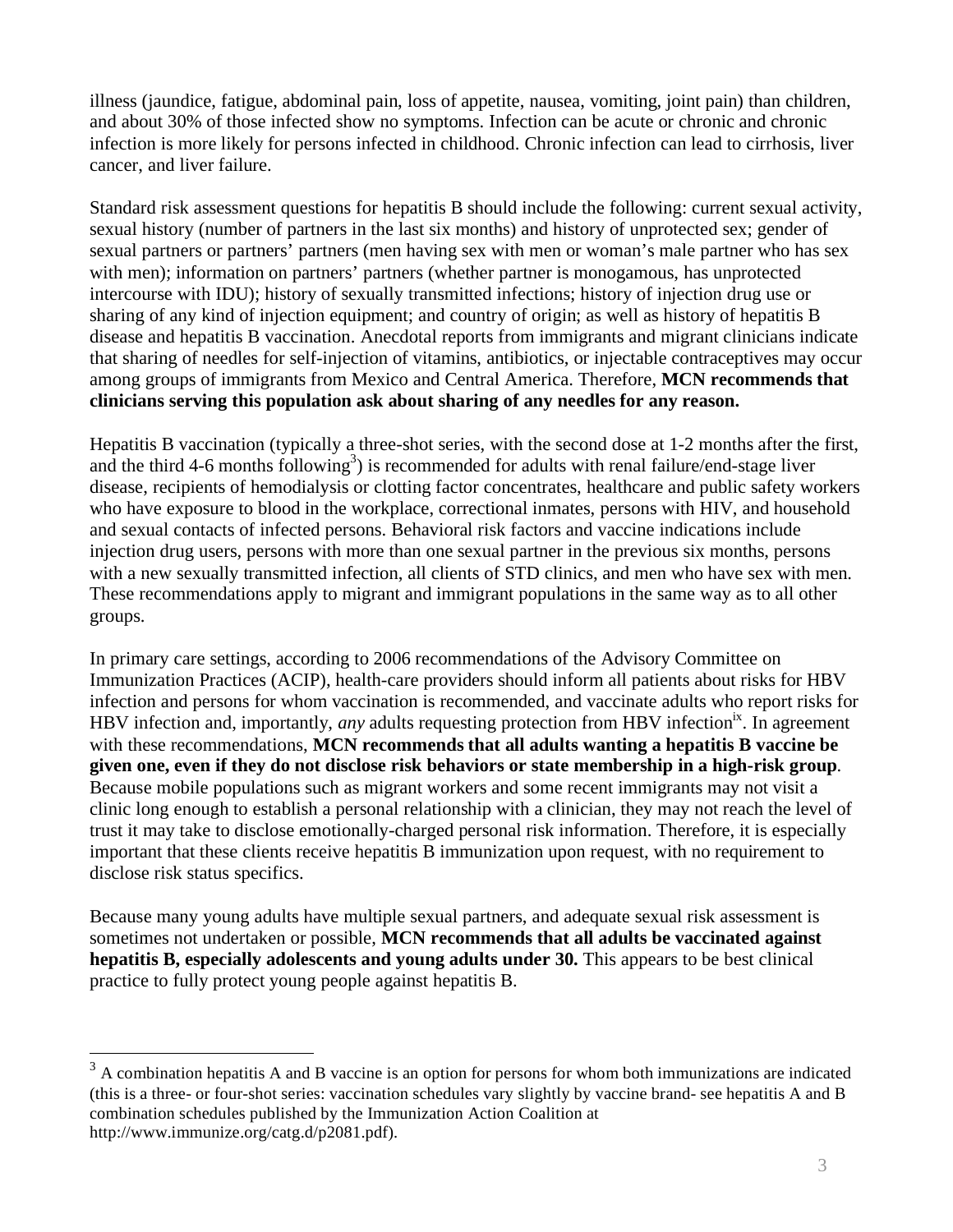Accelerated hepatitis B vaccine schedules have been considered for international travelers leaving before the three-shot series can be completed<sup>x</sup> and for inmates in correctional facilities for whom the vaccine is indicated but who are scheduled to be released before the series can be completed. Similarly, **MCN recommends that clinicians consider acceleration of the hepatitis B vaccine in adults for whom the vaccine is indicated who will be migrating and leaving the care of the clinic**; clinicians may choose to administer the second dose within three weeks of the first and assume that adequate coverage is likely with two completed doses rather than three. Hepatitis B vaccination given in series closer than the suggested guidelines is considered safe. The entire three dose hepatitis B vaccine series is preferred whenever possible, to ensure long-term immunity. There is no outer time limit to complete the schedule: the third dose can be given years later. The combination hepatitis A and B vaccine, Twinrix, can also be given on an accelerated schedule. The accelerated four-dose schedule is at 0, 7, and 21-30 days, followed by a dose at 12 months. $4 \times i$ 

All children in the U.S. should be vaccinated against hepatitis B as part of their routine immunization series.<sup>xii</sup> Hepatitis B is also universally recommended for children in Mexico, and vaccination coverage rates are reported to be high in recent years (since 2000).<sup>xiii</sup> If hepatitis B vaccination is indicated and immunization records are not available and/or history of hepatitis B is inconclusive, clients can be vaccinated for hepatitis B: vaccination of persons with immunity to hepatitis B is considered safe. **MCN recommends that clinicians take every opportunity to assess immunization status of immigrant adolescents from Mexico, Central and South America and the Caribbean**: routine hepatitis B vaccine may not have been place in those countries when those children were young.

All pregnant women should be tested for hepatitis B early in pregnancy and retested later in pregnancy if they have behavioral risk factors during the pregnancy. **MCN recommends that mobile prenatal clients lacking complete records from previous prenatal visits indicating hepatitis B screening be tested for hepatitis B**.

Parts of Central and South America and the Caribbean are considered to have intermediate rates of hepatitis B.<sup>xiv xv</sup> xvi This includes countries of common origin for migrant workers in the U.S., including Guatemala, Honduras, Dominican Republic<sup>xvii</sup> and Haiti.<sup>5</sup> Little data has been gathered on hepatitis B rates in these countries. Countries with endemic hepatitis B have high rates of vertical or perinatal transmission and children infected with hepatitis B have a much higher risk of developing chronic hepatitis B (and subsequent problems including liver cancer).<sup>xix</sup> In light of these risks, $6\overline{MCN}$ **recommends that persons born in Guatemala, Honduras, the Dominican Republic and Haiti be tested for hepatitis B.**<sup>7</sup> In addition to providing optimal protection from disease for clients, screening of immigrant clients will also add to the knowledge base about the level of risk for children from those

 $\overline{a}$ 

 $4$  The regular Twinrix 3-dose schedule is given at 0, 1, and 6 months.

<sup>&</sup>lt;sup>5</sup> Guatemala and Honduras are cited by CDC as having intermediate (2-7%) prevalence of chronic HBV infection, while Haiti and the Dominican Republic are cited as having high (>8%) incidence. One study (in 2000) indicated a 21.4% seroprevalence rate in the Dominican Republic. Belize and Panama also have intermediate reported rates of chronic HBV.

 $6$  Approximately 90% of hepatitis B infected infants become chronically infected. Risk of death for cirrhosis or hepatocellular carcinoma for chronically infected persons is 15-25%.

 $<sup>7</sup>$  In addition, Hepatitis B is endemic to the Amazon Basin of South America. Few migrants come to the US</sup> from this area, but if these patients do present, **MCN recommends that persons who were born or whose parents were born in the Amazon Basin (including Peru, northern Chile, southern Columbia, extreme southern Venezuela, northwestern Brazil and northern Bolivia) be tested for hepatitis B**, as well as those from the intermediate-risk areas of northern Venezuela, Guyana, Suriname and central and southern Brazil.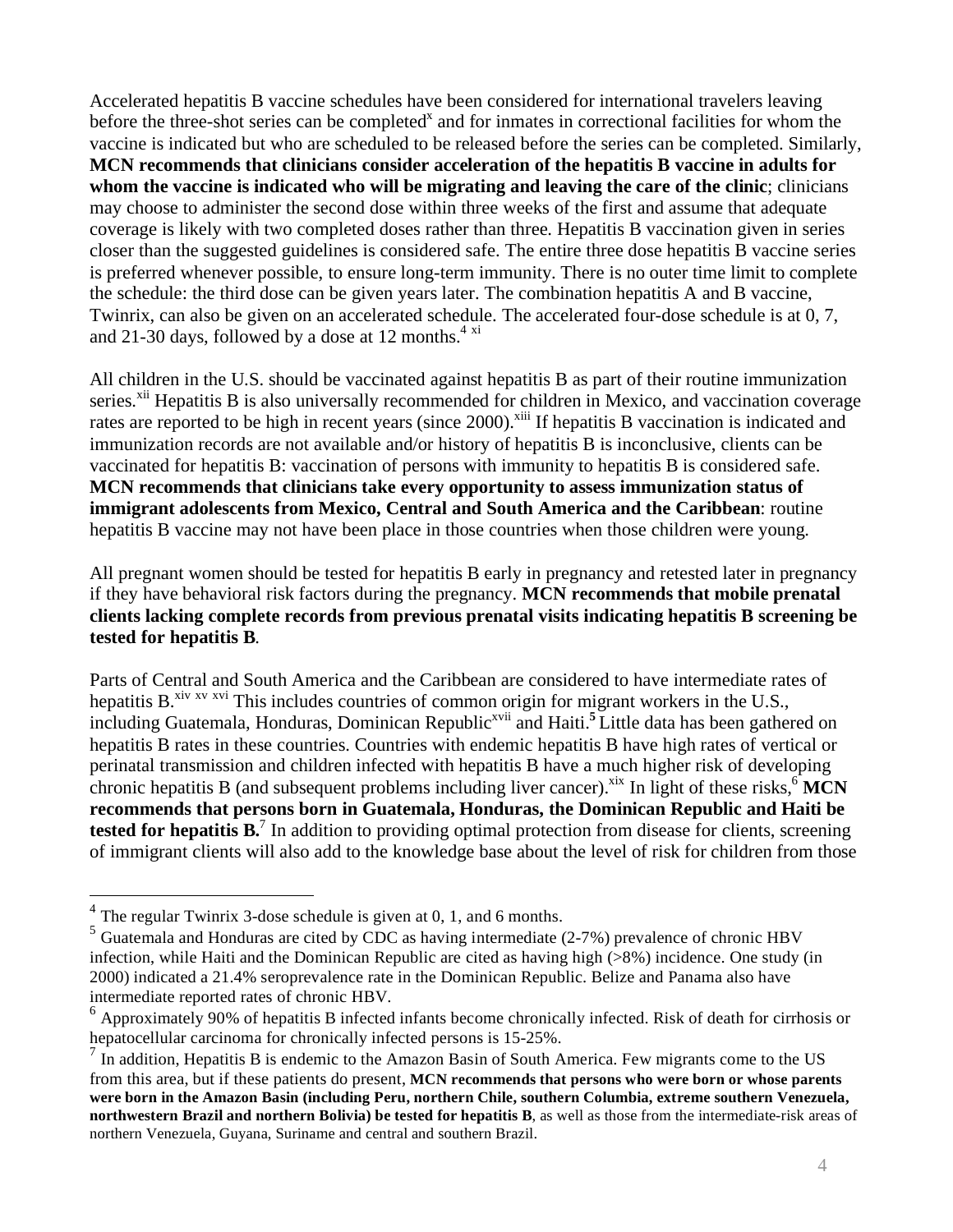countries. MCN will advocate for further data collection on hepatitis B rates in Latin America and among immigrants to the United States.

Vaccinating young adults against hepatitis B and testing persons born in countries that may have high rates of perinatal transmission of hepatitis B is best practice for protecting the health of Latin American immigrant clients. Many clinics and clinicians do not have funding for adult immunizations and serologic testing for hepatitis B. MCN will continue to advocate for funding for these clinical resources.

## **Hepatitis C**

Hepatitis C virus is spread through blood or infected body fluids, via sharing injection equipment, jobrelated needlesticks, and vertical transmission from an infected mother. In the US, hepatitis C is primarily transmitted through sharing of injection drug needles and equipment. Hepatitis C is the most common chronic bloodborne infection in the US. Hepatitis C often found to be chronic and can lead to liver failure. There is no vaccine against hepatitis C infection.

Standard risk assessment questions for hepatitis C should include the following: history of injection drug use (including experimenting minimal times many years in the past) or sharing of any kind of injection equipment including for health benefit (e.g. vitamins); receipt of donated blood or organs prior to 1992; and receipt of clotting factors made before 1987; as well as history of hepatitis C disease. As stated above, anecdotal reports from immigrants and migrant clinicians indicate that sharing of needles for self-injection of vitamins, antibiotics, or injectable contraceptives may occur among groups of immigrants from Mexico and Central America. Therefore, **MCN recommends that clinicians serving this population ask about sharing of any needles for any reason**.

CDC recommends hepatitis C testing for persons with a history of injection drug use, recipients of clotting factors made before 1987, hemodialysis patients, recipients of blood or solid organs before 1992, and persons with undiagnosed liver problems (e.g., persistently abnormal ALT levels). These recommendations apply to migrant and immigrant populations in the same way as to all other groups.

Because treatment of hepatitis C is currently very expensive, clinicians serving poor clients often question the benefits of testing (which is also itself expensive). **MCN recommends that all persons for whom standard (CDC) recommendations indicate testing be tested if financially feasible**. Diagnosis of hepatitis C, even in the absence of treatment, can be useful in helping clients maintain liver health and quality of life, as well as in counseling to prevent transmission.

In addition, MCN will continue its work to advocate for the availability of hepatitis C treatment for indigent clients, including working with primary care physicians to explore possibilities for hepatitis C treatment management in the primary care setting as this burgeoning epidemic leaves fewer specialistonly treatment options available.

 $\overline{a}$ 

**REFERENCES** 

<sup>&</sup>lt;sup>i</sup> All vaccination and testing guidelines cited here are from the Centers for Disease Control and Prevention. Viral Hepatitis Division website: http://www.cdc.gov/ncidod/diseases/Hepatitis *and* MMWR QuickGuide: Recommended adult immunization schedule—United States, October 2007-September 2008, October 19, 2007/Vol. 56/No. 41.

ii All geographic information on prevalence and risk in this report is from: CDC, *Health Information for International Travel* (The "Yellow Book") 2008. The Yellow Book is published every two years by CDC as a